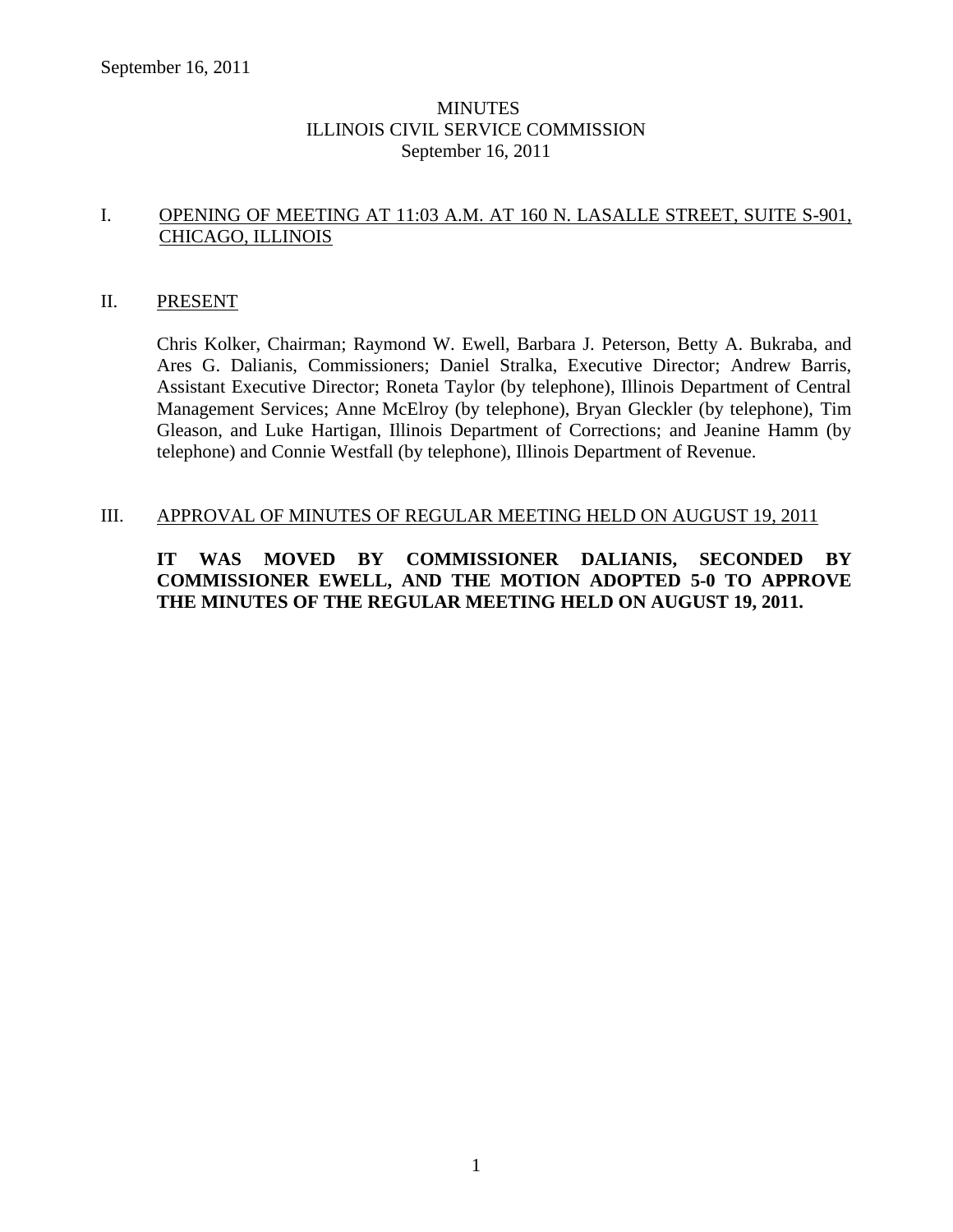#### EXEMPTIONS UNDER SECTION 4d(3) OF THE PERSONNEL CODE IV.

# A. Report on Exempt Positions from Central Management Services

|        | Total            | Number of Exempt |
|--------|------------------|------------------|
| Agency | <b>Employees</b> | Positions        |
|        |                  |                  |
|        |                  |                  |
|        |                  |                  |
|        |                  |                  |
|        |                  |                  |
|        |                  |                  |
|        |                  |                  |
|        |                  |                  |
|        |                  |                  |
|        |                  |                  |
|        |                  |                  |
|        |                  |                  |
|        |                  |                  |
|        |                  |                  |
|        |                  |                  |
|        |                  |                  |
|        |                  |                  |
|        |                  |                  |
|        |                  |                  |
|        |                  |                  |
|        |                  |                  |
|        |                  |                  |
|        |                  |                  |
|        |                  |                  |
|        |                  |                  |
|        |                  |                  |
|        |                  |                  |
|        |                  |                  |
|        |                  |                  |
|        |                  |                  |
|        |                  |                  |
|        |                  |                  |
|        |                  |                  |
|        |                  |                  |
|        |                  |                  |
|        |                  |                  |
|        |                  |                  |
|        |                  |                  |
|        |                  |                  |
|        |                  |                  |
|        |                  |                  |
|        |                  |                  |
|        |                  |                  |
|        |                  |                  |
|        |                  |                  |
|        |                  |                  |
|        |                  |                  |
|        |                  |                  |
|        |                  |                  |
|        |                  |                  |
|        |                  |                  |
|        |                  |                  |
|        |                  |                  |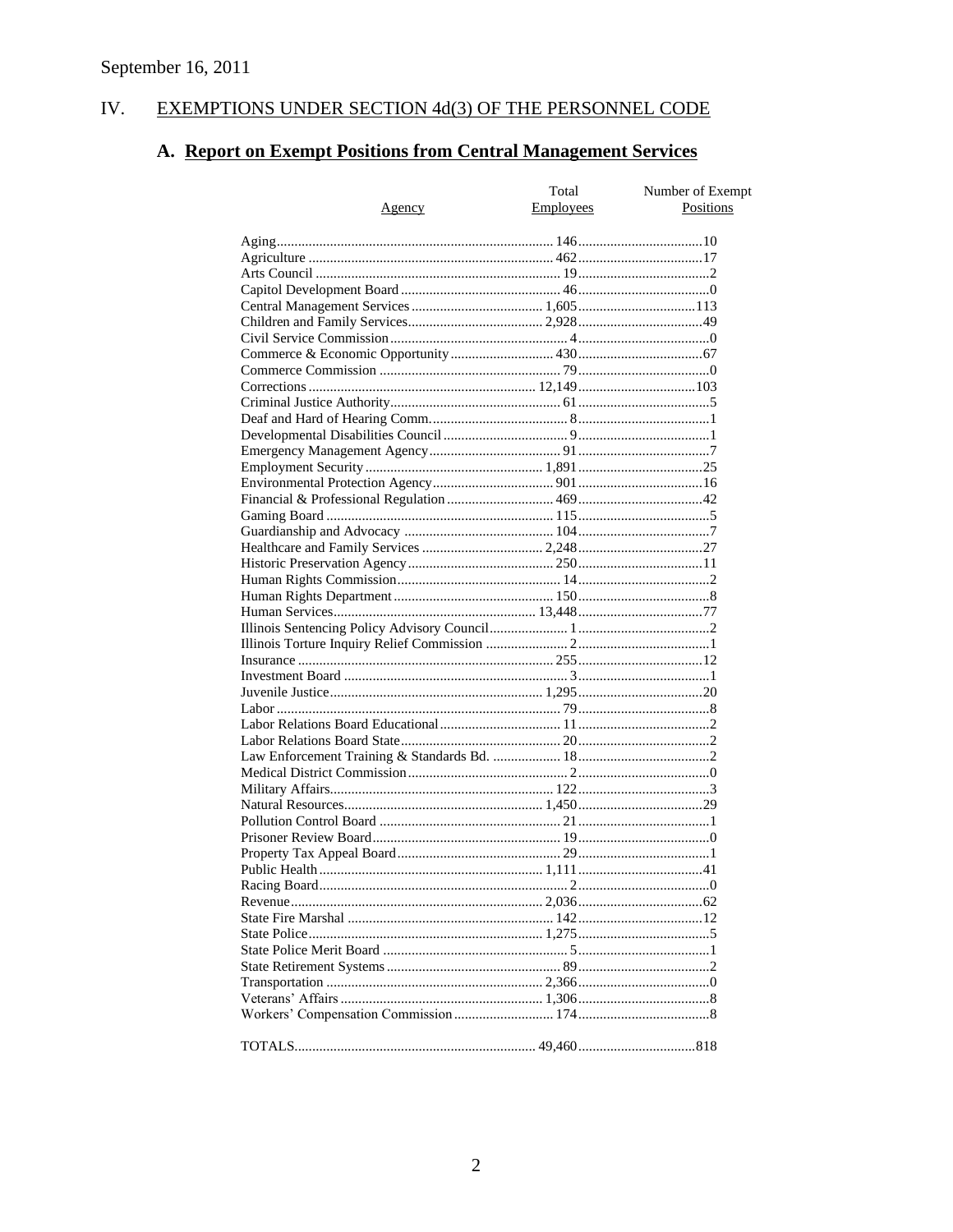# **Governing Rule – Section 1.142 Jurisdiction B Exemptions**

- a) The Civil Service Commission shall exercise its judgment when determining whether a position qualifies for exemption from Jurisdiction B under Section 4d(3) of the Personnel Code. The Commission will consider any or all of the following factors inherent in the position and any other factors deemed relevant to the request for exemption:
	- 1) The amount and scope of principal policy making authority;
	- 2) The amount and scope of principal policy administering authority;
	- 3) The amount of independent authority to represent the agency, board or commission to individuals, legislators, organizations or other agencies relative to programmatic responsibilities;
	- 4) The capability to bind the agency, board or commission to a course of action;
	- 5) The nature of the program for which the position has principal policy responsibility;
	- 6) The placement of the position on the organizational chart of the agency, board or commission;
	- 7) The mission, size and geographical scope of the organizational entity or program within the agency, board or commission to which the position is allocated or detailed.
- b) The Commission may, upon its own action after 30 days notice to the Director of Central Management Services or upon the recommendation of the Director of the Department of Central Management Services, rescind the exemption of any position that no longer meets the requirements for exemption set forth in subsection (a). However, rescission of an exemption shall be approved after the Commission has determined that an adequate level of managerial control exists in exempt status that will insure responsive and accountable administrative control of the programs of the agency, board or commission.
- c) For all positions currently exempt by action of the Commission, the Director of Central Management Services shall inform the Commission promptly in writing of all changes in essential functions, reporting structure, working title, work location, position title, position number or specialized knowledge, skills, abilities, licensure or certification.
- d) Prior to granting an exemption from Jurisdiction B under Section 4d(3) of the Personnel Code, the Commission will notify the incumbent of the position, if any, of its proposed action. The incumbent may appear at the Commission meeting at which action is to be taken and present objections to the exemption request.

(Source: Amended at 34 Ill. Reg. 3485, effective March 3, 2010)

\* \* \*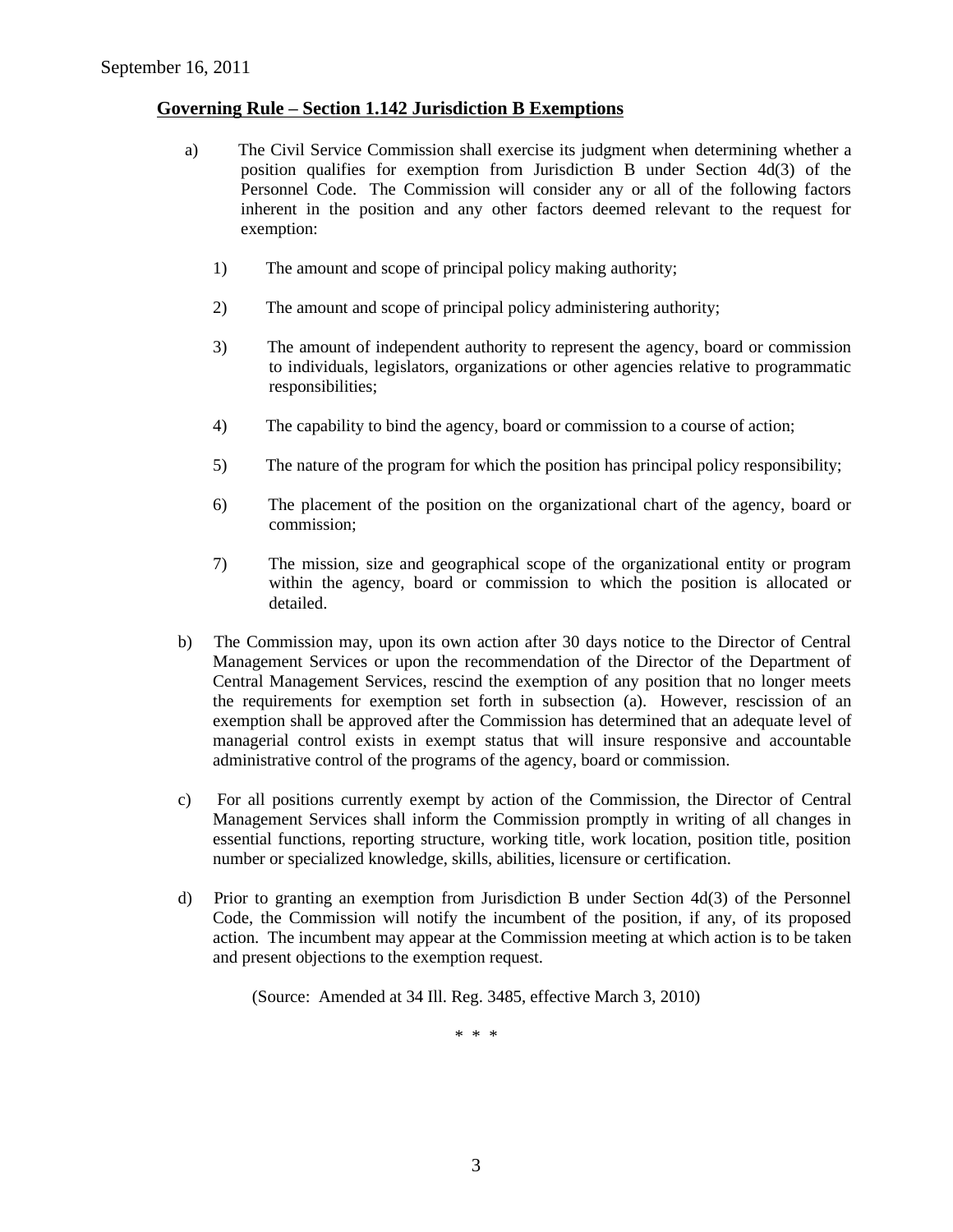# **B. Requests for 4d(3) Exemption**

- $\bullet$ As to Item C, this request is for the Information Technology Director at the Department of Insurance, a position that reports to the Chief Deputy Director who reports to the Director. This position essentially functions as the Chief Information Officer for the agency, a function that has historically supported principal policy exemption. For this reason, Staff recommended approval of this request. There was some concern that it may ultimately be included in the Senior Public Service Administrator bargaining unit and the agency has been advised that if that occurs, it may have a negative impact on its continued exemption. The agency advised Staff that it is proceeding with a request that it be excluded from any bargaining unit.
- As to Item D, this request is for the Central Deputy Director at the Department of  $\bullet$ Corrections, a position that reports to the Chief of Operations who reports to the Executive Assistant who reports to the Director. With this request, the agency is seeking to add a geographical Deputy Director for the Central region which would be on the same organizational level and have the same responsibilities as the current North and South Deputy Directors, both of which are 4d(3) exempt. These Deputy Directors have principal policy responsibility in that they function as the immediate liaison for the Correctional Institutions under them to the agency's statewide leadership team. There is a relatively new Director at Corrections and he has instituted this minor reorganization. In the past, there have been as many as four regional 4d(3) exempt positions that performed this function and now there will be three. The only difference is that there now exists an additional  $4d(3)$  exempt position in the reporting structure between these Deputy Directors and the agency Director – the Executive Assistant position – which places these Deputy Directors three levels removed from the Agency Director. Considering the history of these functional positions, Staff recommended approval of this request. Staff has been assured that no further requests tied to any reorganization under this new Director are anticipated. In response to a question from the Chairman, Anne McElroy, Chief of Labor Relations for Illinois Department of Corrections, indicated that these positions have been filled by long-time career employees at the agency.
- As to Item E, this request is for the Illinois Correctional Industries (ICI) Financial  $\bullet$ Officer at the Department of Corrections, a position that reports to the ICI Chief Executive Officer who reports to the Director. The fiscal officer of a specific program in an agency would not normally qualify for exemption, especially when the agency already has a 4d(3) exempt overall Chief Fiscal Officer. However, in 2010 the legislature passed Public Act 96-877 which addressed the mission of the ICI. This Act also specifically provided that its fiscal processes are to be "separate and apart" from that of Corrections. Considering this legislative mandate along with the size of the program – 950 inmate employees, 150 state employees, and a \$48,000,000 budget – Staff recommended approval of this request. Chairman Kolker noted how the legislation changed the framework of the program. Tim Gleason, Chief Executive Officer of ICI, added that they had \$45,000,000 in sales the past two years. Commissioner Dalianis inquired as to what items the ICI produces. Gleason listed office equipment, dormitory furniture, optical products,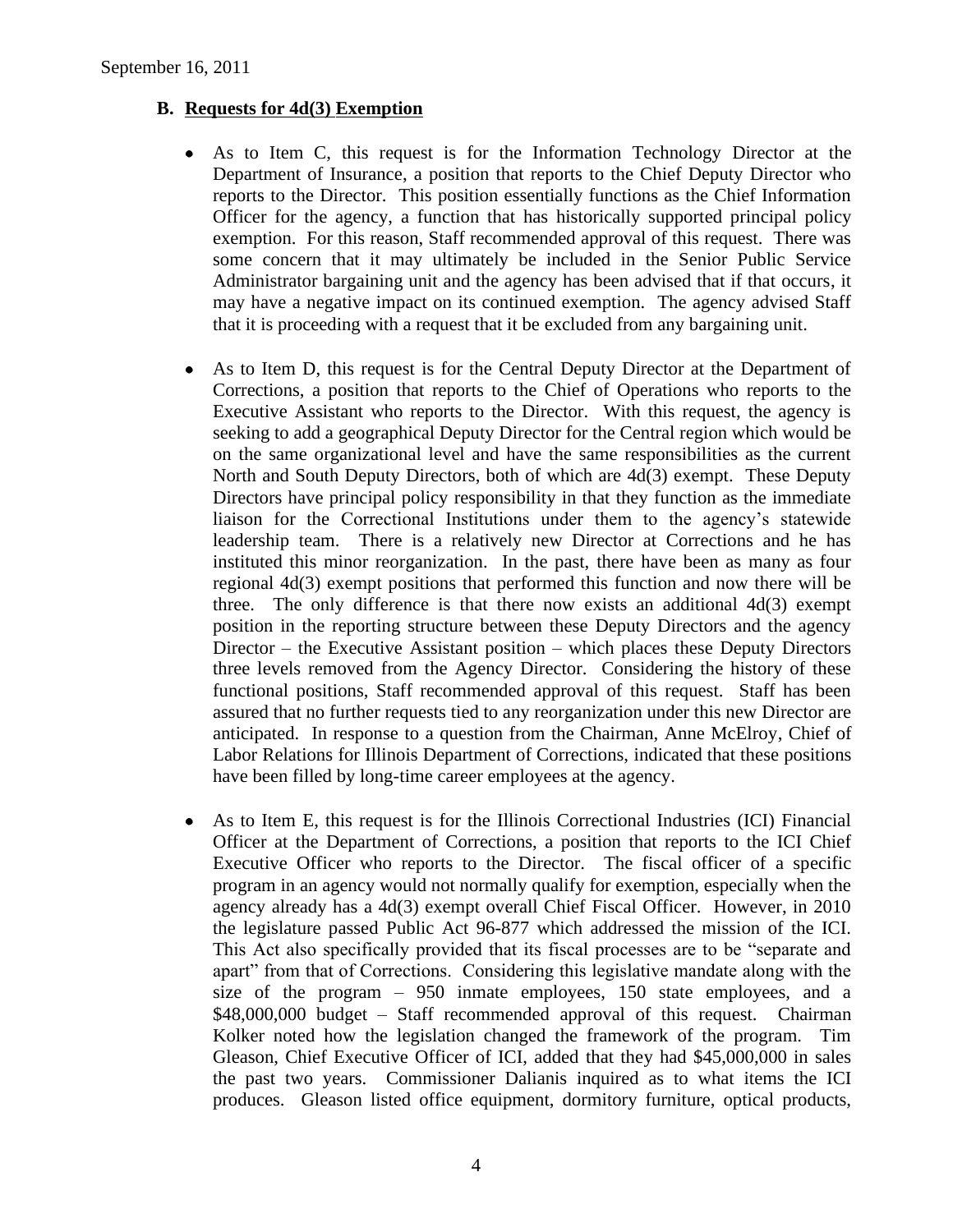metal fabrication, and uniforms as just some of the products it sells. In response to a question from Chairman Kolker, Gleason acknowledged that announced facility closures would affect the program.

- As to Item F, this request is for the Chief Labor Relations Administrator for the  $\bullet$ Department of Children and Family Services, a position that reports to the Deputy Director of Human Resources who reports to the Director. This position is responsible for all labor relations programs within the agency including conducting contract negotiations with the authority to bind the agency. Considering that the Commission has historically approved such positions in the past, Staff recommended approval of this request.
- As to Item G, this request was withdrawn.  $\bullet$
- As to Item H, this request is to reinstate the exemption for the Manager of the Office of Community Outreach in the Department of Natural Resources. This exemption was rescinded on November 19, 2010 due to extended vacancy. The agency had not responded to the Commission's notice of the proposed rescission. However, it was recently discovered that the position was not vacant at the time – it had been filled on March 1, 2010 but that information had yet to be posted on the system. The agency is requesting that the rescission be reversed retroactive to November 19, 2010. Staff recommended approval of this request.
- As to Item I, this request is for the rescission of the exemption of the Assistant  $\bullet$ Center Director for the Ludeman Developmental Center at the Department of Human Services. This is in line with an agreement reached with the agency when the Commission approved the exemption for the Associate Deputy Director of State Operated Developmental Center Operations in June 2010. Staff recommended approval of this request.

Executive Director Daniel Stralka followed up on an exemption granted on May 20, 2011 for the Coordinator of Real Estate Appraisal in the Department of Professional Regulation. This was a statutory position which had been amended to reflect that the position went from a four-year term to "a position subject to the Personnel Code." An issue arose at that time whether the position would qualify for exemption under this language. After the Staff analysis suggested it would, the Commission granted the exemption request. Upon an inquiry from the Chairman, the agency inquired of the legislative sponsor if they were agreeable with that interpretation. The sponsor responded affirmatively and the agency forwarded that information to Commission Staff. This is being made of record should any future requests be submitted for positions with similar statutory language.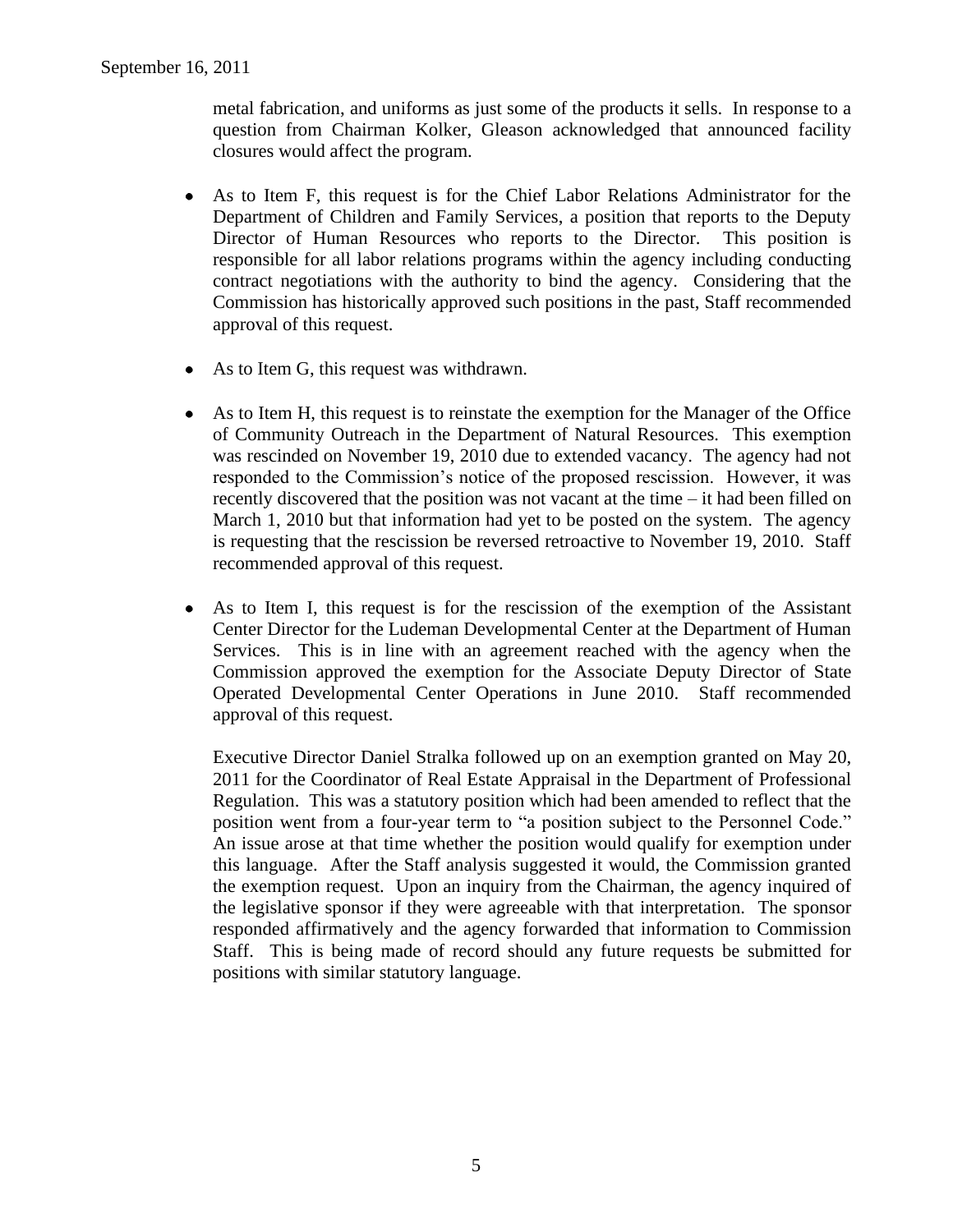**IT WAS MOVED BY COMMISSIONER PETERSON, SECONDED BY COMMISSIONER DALIANIS, AND THE MOTION ADOPTED 5-0 TO GRANT THE REQUESTS FOR 4D(3) EXEMPTION FOR THE FOLLOWING POSITIONS:**

- **C: Information Technology Director (Department of Insurance)**
- **D: Central Deputy Director (Corrections)**
- **E: Illinois Correctional Industries Financial Officer (Corrections)**
- **F: Chief Labor Relations Administrator (Children & Family Services).**

**IT WAS MOVED BY COMMISSIONER DALIANIS, SECONDED BY COMMISSIONER BUKRABA, AND THE MOTION ADOPTED 5-0 TO GRANT THE REQUEST TO REVERSE THE RESCISSION OF EXEMPTION FROM JURISDICTION B OF THE PERSONNEL CODE FOR THE FOLLOWING POSITION EFFECTIVE NOVEMBER 19, 2010:**

**H. Manager, Office of Community Outreach (Natural Resources)**.

**IT WAS MOVED BY COMMISSIONER PETERSON, SECONDED BY COMMISSIONER DALIANIS, AND THE MOTION ADOPTED 5-0 TO GRANT THE REQUEST TO RESCIND THE EXEMPTION FROM JURISDICTION B OF THE PERSONNEL CODE FOR THE FOLLOWING POSITION:**

**I. Ludeman Assistant Center Director (Human Services).**

**The following 4d(3) exemption requests were granted on September 16, 2011:**

| <b>Position Number</b>  | 40070-14-16-000-00-01                                    |
|-------------------------|----------------------------------------------------------|
| Position Title          | Senior Public Service Administrator                      |
| Bureau/Division         | <b>Information Technology</b>                            |
| <b>Functional Title</b> | <b>Information Technology Director</b>                   |
| Incumbent               | Vacant                                                   |
| Supervisor              | Chief Deputy Director who reports to the Acting Director |
| Location                | <b>Sangamon County</b>                                   |

#### **C. Illinois Department of Insurance**

#### **D. Illinois Department of Corrections**

| <b>Position Number</b>  | 40070-29-04-300-00-01                                                                       |
|-------------------------|---------------------------------------------------------------------------------------------|
| <b>Position Title</b>   | Senior Public Service Administrator                                                         |
| Bureau/Division         | <b>Bureau of Operations</b>                                                                 |
| <b>Functional Title</b> | <b>Central Deputy Director</b>                                                              |
| Incumbent               | Vacant                                                                                      |
| Supervisor              | Chief of Operations, who reports to the Executive Assistant, who<br>reports to the Director |
| Location                | <b>Sangamon County</b>                                                                      |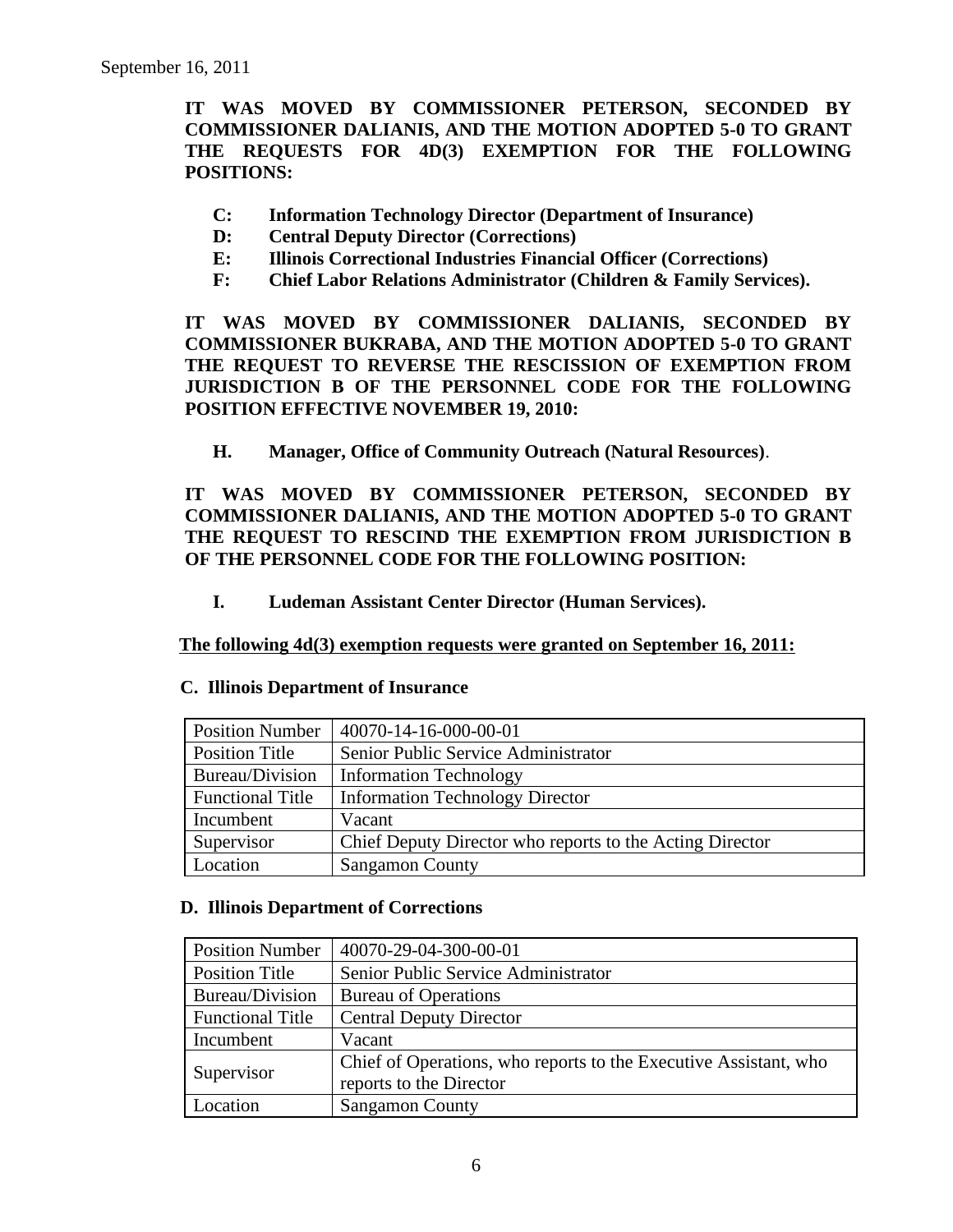| <b>Position Number</b>  | 40070-29-06-100-10-01                                    |
|-------------------------|----------------------------------------------------------|
| <b>Position Title</b>   | Senior Public Service Administrator                      |
| Bureau/Division         | <b>Correctional Industries</b>                           |
| <b>Functional Title</b> | Illinois Correctional Industries (ICI) Financial Officer |
| Incumbent               | Vacant                                                   |
| Supervisor              | Chief Executive Officer who reports to the Director      |
| Location                | <b>Sangamon County</b>                                   |

# **E. Illinois Department of Corrections**

# **F. Illinois Department of Children & Family Services**

| <b>Position Number</b>  | 40070-16-07-100-00-01                                           |
|-------------------------|-----------------------------------------------------------------|
| <b>Position Title</b>   | Senior Public Service Administrator                             |
| Bureau/Division         | <b>Labor Relations</b>                                          |
| <b>Functional Title</b> | <b>Chief Labor Relations Administrator</b>                      |
| Incumbent               | Vacant                                                          |
| Supervisor              | Deputy Director of Human Resources, who reports to the Director |
| Location                | <b>Cook County</b>                                              |

**The following request for reversal of rescission of exemption from Jurisdiction B of the Personnel Code effective November 19, 2010 was granted on September 16, 2011:**

# **H. Illinois Dept. of Natural Resources**

| <b>Position Number</b>  | 40070-12-01-000-00-01                 |
|-------------------------|---------------------------------------|
| Position Title          | Senior Public Service Administrator   |
| Bureau/Division         | Office of Community Outreach          |
| <b>Functional Title</b> | Manager, Office of Community Outreach |
| Incumbent               | Jeffrey R. Jones                      |
| Supervisor              | Director                              |
| Location                | <b>Cook County</b>                    |

**The following request for rescission of exemption from Jurisdiction B of the Personnel Code was granted on September 16, 2011:**

### **I. Illinois Department of Human Services**

| <b>Position Number</b>  | 40070-10-72-000-00-21                               |
|-------------------------|-----------------------------------------------------|
| Position Title          | Senior Public Service Administrator                 |
| Bureau/Division         | Division of Developmental Disabilities              |
| <b>Functional Title</b> | Ludeman Assistant Center Director                   |
| Incumbent               | Glenda Corbett                                      |
| Supervisor              | Chief Executive Officer who reports to the Director |
| Location                | <b>Cook County</b>                                  |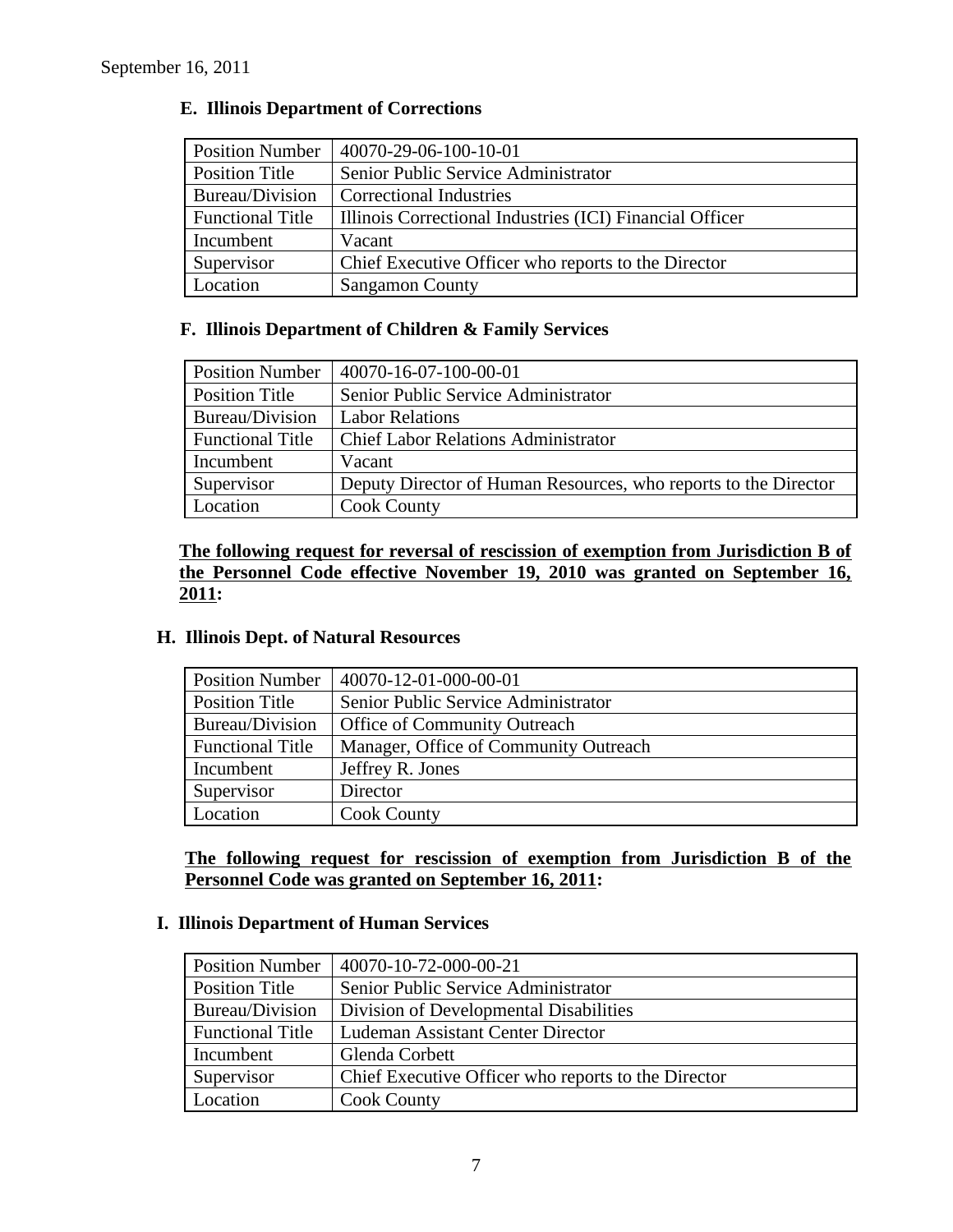September 16, 2011

#### V. CLASS SPECIFICATIONS

• None submitted.

**IT WAS MOVED BY COMMISSIONER DALIANIS, SECONDED BY COMMISSIONER PETERSON, AND THE MOTION ADOPTED 5-0 TO DISAPPROVE ANY CLASS SPECIFICATIONS RECEIVED BY THE COMMISSION NOT CONTAINED IN THIS REPORT TO ALLOW ADEQUATE STUDY.** 

#### VI. MOTION TO GO INTO EXECUTIVE SESSION

**IT WAS MOVED BY COMMISSIONER DALIANIS, SECONDED BY COMMISSIONER BUKRABA, AND BY ROLL CALL VOTE THE MOTION ADOPTED 5-0 TO HOLD AN EXECUTIVE SESSION PURSUANT TO SUBSECTIONS 2(c)(1), 2(c)(4), AND 2(c)(11) OF THE OPEN MEETINGS ACT.** 

| <b>KOLKER</b>   | YES. | <b>EWELL</b>    | <b>YES</b> |
|-----------------|------|-----------------|------------|
| <b>PETERSON</b> | YES. | <b>DALIANIS</b> | YES        |
| <b>BUKRABA</b>  | YES. |                 |            |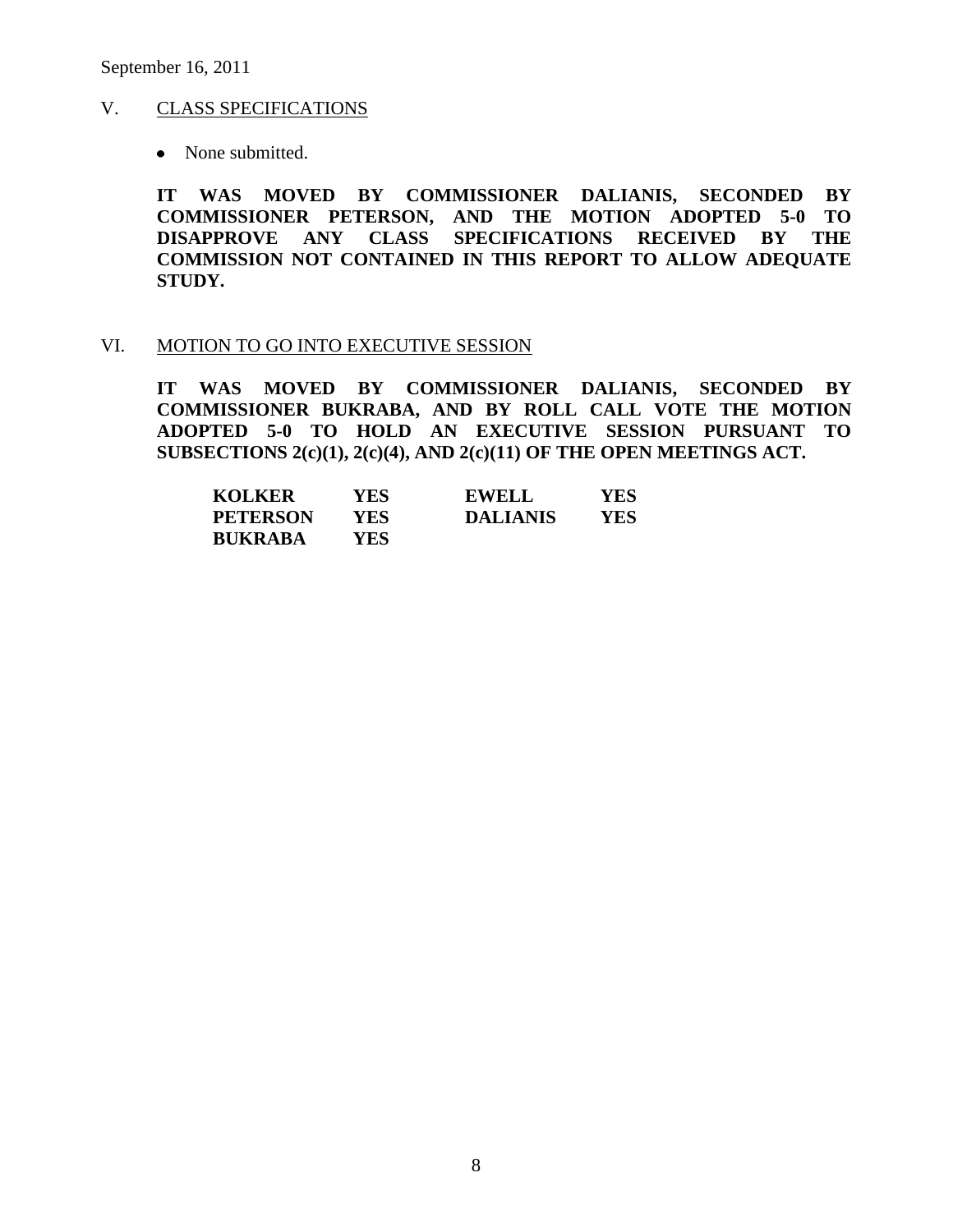#### VII. RECONVENE MEETING

Upon due and proper notice the regular meeting of the Illinois Civil Service Commission was reconvened at 160 North LaSalle Street, Suite S-901, Chicago, Illinois at 11:25 a.m.

#### PRESENT

Chris Kolker, Chairman; Raymond W. Ewell, Barbara J. Peterson, Betty A. Bukraba, and Ares G. Dalianis, Commissioners; Daniel Stralka, Executive Director; and Andrew Barris, Assistant Executive Director.

### VIII. NON-MERIT APPOINTMENT REPORT

The Personnel Code permits non-merit appointments for a limited period of time, i.e., emergency appointments shall not exceed 60 days and shall not be renewed, and positions shall not be filled on a temporary or provisional basis for more than six months out of any twelve-month period. Consecutive non-merit appointments are not violative of the Code; however, they do present a possible evasion of merit principles and should be monitored. Set forth below is the number of consecutive non-merit appointments made by each department. These statistics are from the Department of Central Management Services' Consecutive Non-Merit Report.

| Agency                                  | 7/31/11        | 8/31/11        | 8/31/10           |
|-----------------------------------------|----------------|----------------|-------------------|
| Aging                                   |                | 1              | 0                 |
| Agriculture                             | 5              | 4              | $\mathbf{\Omega}$ |
| <b>Central Management Services</b>      | 3              | 3              | 0                 |
| <b>Children and Family Services</b>     | 6              | 5              | 3                 |
| Commerce & Economic Opportunity         |                | 0              | 0                 |
| <b>Employment Security</b>              | 25             | 5              | $\overline{2}$    |
| <b>Healthcare and Family Services</b>   | 5              | 4              |                   |
| <b>Historic Preservation Agency</b>     | 6              |                | $\mathbf{\Omega}$ |
| <b>Human Services</b>                   | 12             | $\mathfrak{D}$ | $\mathbf{\Omega}$ |
| <b>Natural Resources</b>                | 20             | 29             | 5                 |
| Property Tax Appeal Board               | 13             | 5              | 0                 |
| Revenue                                 |                |                | $\mathbf{\Omega}$ |
| <b>State Fire Marshal</b>               |                |                | $\mathbf{\Omega}$ |
| Transportation                          |                |                | 0                 |
| Veterans' Affairs                       |                |                | ∩                 |
| <b>Workers' Compensation Commission</b> | $\mathfrak{D}$ |                | ∩                 |
| Totals                                  | 103            | 70             |                   |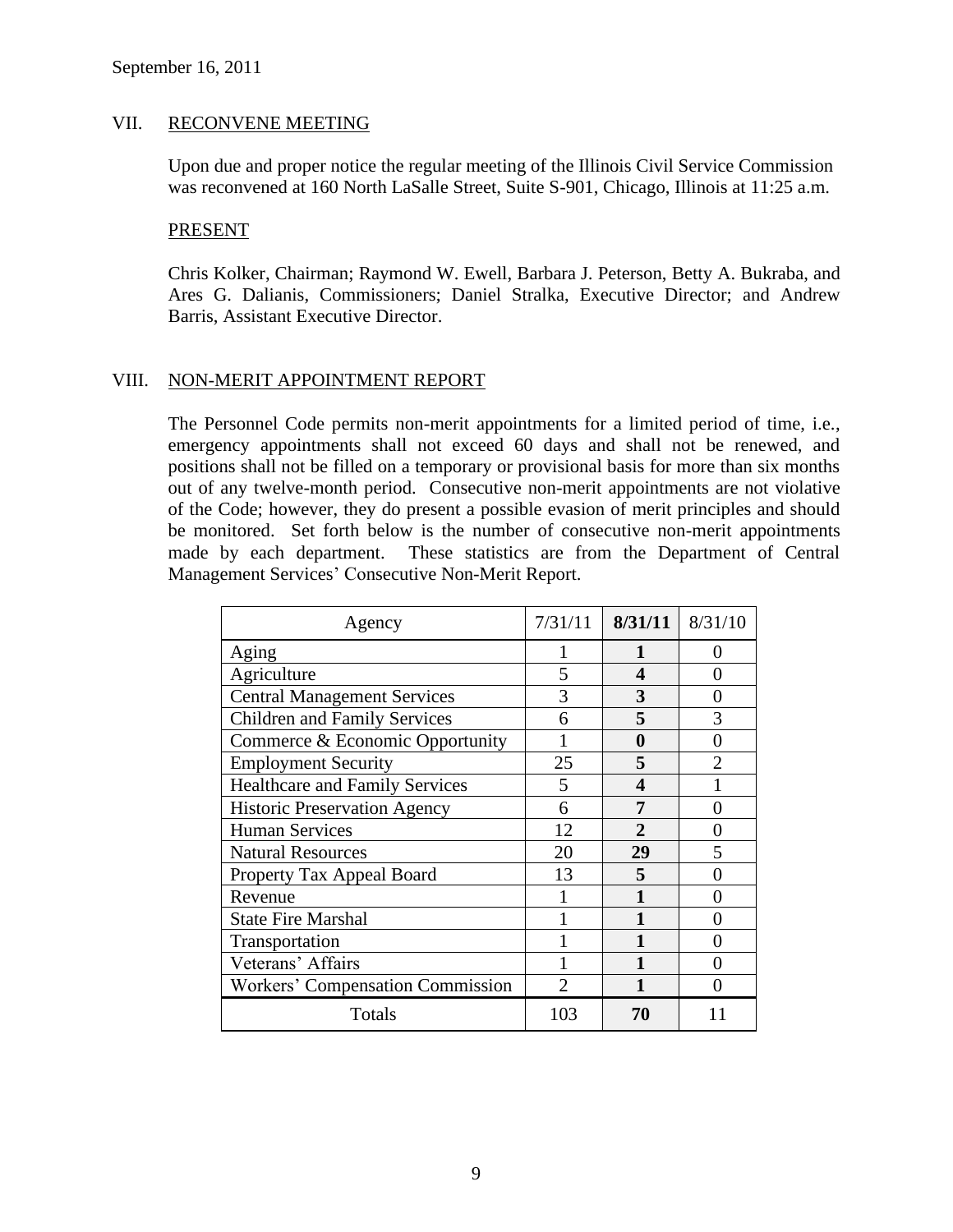# IX. PUBLICLY ANNOUNCED DECISIONS RESULTING FROM APPEALS

# **DA-48-11**

| Employee  | Lamont L. Wallace           | <b>Appeal Date</b>              | 05/02/11                                               |
|-----------|-----------------------------|---------------------------------|--------------------------------------------------------|
| Agency    | <b>Human Services</b>       | <b>Decision Date</b>            | 09/02/11                                               |
| Type      | Discharge                   | ALJ                             | Daniel Stralka                                         |
| Change(s) | Time abuse and<br>tardiness | <b>Proposal for</b><br>Decision | Charges are partially proven and<br>warrant discharge. |

**IT WAS MOVED BY COMMISSIONER DALIANIS, SECONDED BY COMMISSIONER EWELL, AND THE MOTION ADOPTED 5-0 TO REMAND THIS MATTER BACK TO THE ADMINISTRATIVE LAW JUDGE FOR THE PURPOSE OF TAKING ADDITIONAL EVIDENCE ON THE ISSUE OF THE RESPONDENT'S ACTIONS ON FEBRUARY 25, 2011. IT APPEARS FROM THE PROPOSAL FOR DECISION AND THE RESPONDENT'S WRITTEN RESPONSE THAT HE WAS UNDER THE IMPRESSION THAT QUESTIONS HE ASKED AND STATEMENTS HE MADE DURING THE HEARING WERE THE EQUIVALENT OF TESTIMONY UNDER OATH. RENDERING A FINAL DECISION IN THIS MATTER WITHOUT CONSIDERING THE RESPONDENT'S SWORN TESTIMONY ON THIS ISSUE WOULD DEPRIVE THE RESPONDENT, WHO REPRESENTED HIMSELF, OF THE RIGHT TO BE HEARD IN HIS OWN DEFENSE AS SET FORTH IN SECTION 11 OF THE PERSONNEL CODE. THE ADDITIONAL EVIDENCE WILL ASSIST THE COMMISSION IN RENDERING ITS DECISION IN THIS MATTER.** 

# **RV-12-11 (CONSOLIDATED WITH RV-13-11)**

| Employee      | Daniel Dyslin                     | <b>Appeal Date</b>   | 07/26/10             |
|---------------|-----------------------------------|----------------------|----------------------|
| Agency        | <b>Human Services</b>             | <b>Decision Date</b> | 08/23/11             |
| Type          | <b>Rule Violation</b>             | ALJ                  | <b>Andrew Barris</b> |
| Allegation(s) | <b>Mandatory Furlough Program</b> | Proposal for         | No violation.        |
|               | violates Personnel Code Sections  | Decision             |                      |
|               | 302.500-302.610                   |                      |                      |

### **RV-13-11 (CONSOLIDATED WITH RV-12-11)**

| Employee      | Lois McCarthy                                                                            | <b>Appeal Date</b>       | 07/26/10             |
|---------------|------------------------------------------------------------------------------------------|--------------------------|----------------------|
| Agency        | <b>Human Services</b>                                                                    | <b>Decision Date</b>     | 08/23/11             |
| Type          | <b>Rule Violation</b>                                                                    | <b>ALJ</b>               | <b>Andrew Barris</b> |
| Allegation(s) | <b>Mandatory Furlough Program</b><br>violates Personnel Code Sections<br>302.500-302.610 | Proposal for<br>Decision | No violation.        |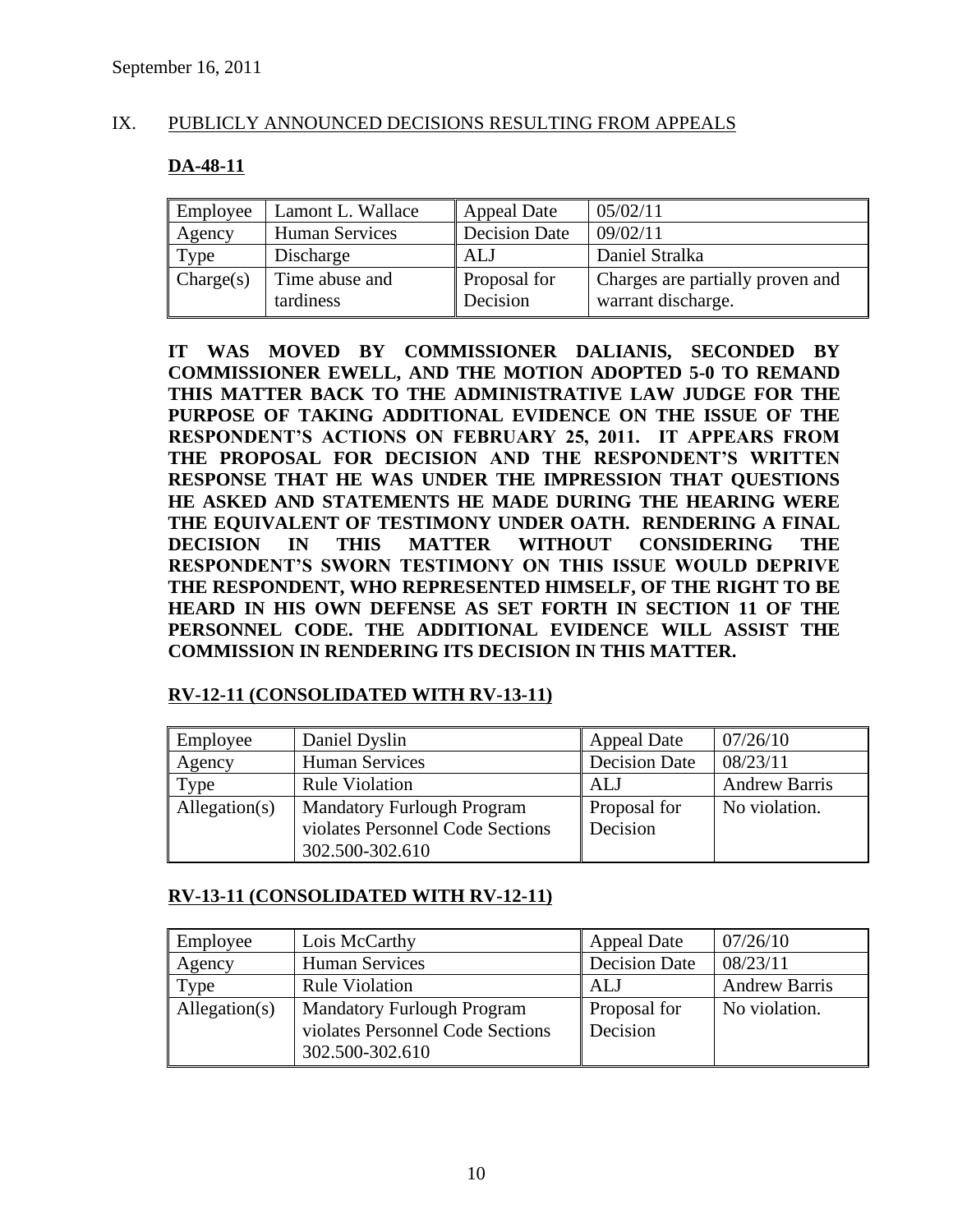**IT WAS MOVED BY COMMISSIONER DALIANIS, SECONDED BY COMMISSIONER PETERSON, AND BY ROLL CALL VOTE OF 5-0 THE MOTION ADOPTED TO AFFIRM AND ADOPT THE ADMINISTRATIVE LAW JUDGE'S PROPOSAL FOR DECISION DATED AUGUST 23, 2011 THAT PETITIONERS HAVE NOT PROVEN BY A PREPONDERANCE OF THE EVIDENCE THAT A VIOLATION OF THE PERSONNEL CODE OR PERSONNEL RULES OCCURRED AS ALLEGED.**

| <b>KOLKER</b>   | YES. | <b>EWELL</b>    | YES |
|-----------------|------|-----------------|-----|
| <b>PETERSON</b> | YES. | <b>DALIANIS</b> | YES |
| <b>BUKRABA</b>  | YES. |                 |     |

#### X. MEETING SCHEDULE FOR CALENDAR YEAR 2012

**IT WAS MOVED BY COMMISSIONER PETERSON, SECONDED BY COMMISSIONER DALIANIS, AND THE MOTION ADOPTED 5-0 TO APPROVE THE FOLLOWING MEETING SCHEDULE FOR CALENDAR YEAR 2012 (CHICAGO MEETINGS TO BEGIN AT 11:00 AM AND SPRINGFIELD MEETINGS TO BEGIN AT 1:30 PM).**

| January 20, 2012  | Chicago     | July 20, 2012      | Chicago     |
|-------------------|-------------|--------------------|-------------|
| February 17, 2012 | Chicago     | August 17, 2012    | Chicago     |
| March 16, 2012    | Chicago     | September 21, 2012 | Chicago     |
| April 20, 2012    | Chicago     | October 19, 2012   | Chicago     |
| May 18, 2012      | Springfield | November 16, 2012  | Springfield |
| June 15, 2012     | Chicago     | December 21, 2012  | Chicago     |

### XI. FY 2011 ANNUAL REPORT

**IT WAS MOVED BY COMMISSIONER PETERSON, SECONDED BY COMMISSIONER EWELL, AND THE MOTION ADOPTED 5-0 TO APPROVE THE FISCAL YEAR 2011 ANNUAL REPORT.**

#### XII. STAFF REPORT

Executive Director Daniel Stralka reported:

SB2972 which affects holdover Commissioners has an effective date of August 26, 2011. The Governor must make new appointments by October 25, 2011 or all holdover Commissioners will cease to serve by operation of law.